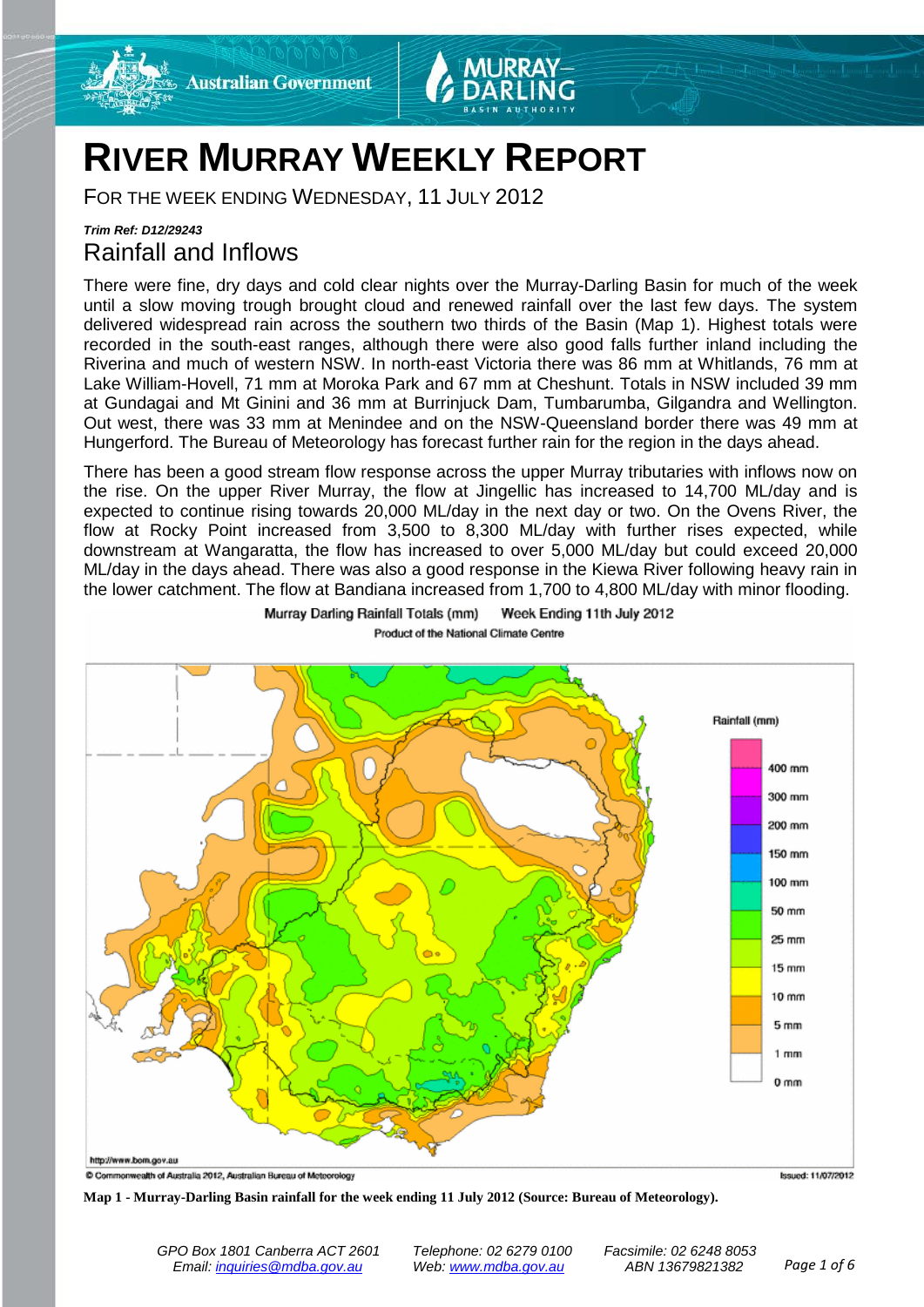

MDBA active storage increased by 61 GL during the week to 8,046 GL (94% capacity). At Dartmouth Reservoir, the total storage increased by 17 GL to 3,382 GL, which is 88% capacity. Information on State shares within each storage can be found linked from the MDBA water accounting page at: [http://www.mdba.gov.au/water/water-accounting,](http://www.mdba.gov.au/water/water-accounting) which is updated around the  $15<sup>th</sup>$  of each month.

At Hume Reservoir, the storage volume increased by 27 GL to 2,910 GL (97% capacity) and with inflows now rising, the release has been increased to match inflows. With Hume Reservoir effectively full, inflows to the storage over the coming week will be passed downstream in order to maintain airspace (currently 94 GL) to assist in managing larger inflow events should they occur. It is likely that these spills from Hume will result in overbank flows in excess of 25,000 ML/day at Doctors Point over the coming week.

Downstream at Yarrawonga, the pool level in Lake Mulwala is currently 124.69 m AHD. Diversions through Mulwala Canal have commenced during the week for channel filling ahead of the up-coming irrigation season. The current diversion rate is 500 ML/day with rates up to 1,500 ML/day expected this week. Release from Yarrawonga Weir has remained quite steady at around 20,000 ML/day during the week, however higher inflows are in transit upstream, meaning a steady increase in releases will take place in the days ahead. At this stage, the release is expected to rise well above 30,000 ML/day in the next 4-6 days.

On the Edward-Wakool system, diversion through the Edward and Gulpa offtakes has increased slightly to around 2,400 ML/day. Downstream at Toonalook the flow has increased to 6,200 ML/day and is expected to remain fairly steady in the days ahead, however flows will rise again once the higher releases expected through Yarrawonga Weir make their way through the Millewa forest in the next few weeks. At Stevens Weir, the pool level has increased by a further 24 cm to 4.66 m on the local gauge. This is still around 0.5 m below the full supply level. Flow downstream of Stevens Weir has been held steady at about 4,300 ML/day and high flows are now being diverted through the Wakool River, Yallakool Creek and Colligen Creek offtakes. Downstream on the Edward River higher flows have arrived at Moulamein with an increase from 600 to 2,500 ML/day during the week. Further downstream flows are also increasing at Liewah, while on the Niemur River, fresh rises have started with a steady increase in flows expected to continue for at least the next week.

On the Goulburn River, the flow at McCoys has increased from 10,800 to 14,300 ML/day. Goulburn-Murray Water advises that the flow is expected to increase to around 16,000 ML/day in the next week, however with further rain forecast, the flow could continue rising beyond this level. At Torrumbarry Weir the pool has been raised again following a temporary lowering during the week. This operation was undertaken to buffer increasing flows to assist downstream works. The pool level is now at 86.04 m AHD (1cm below Full Supply Level). The flow downstream of Torrumbarry is 22,300 ML/day and is expected to rise steadily beyond 25,000 ML/day over the coming week. Flows above 30,000 ML/day may occur if Goulburn River inflows continue to increase with further rain.

On the Murrumbidgee River, the flow at Balranald has continued rising slowly and is now at 9,900 ML/day. Sustained high flows along the lower Murrumbidgee are expected for at least the next few weeks. At Euston Weir, the flow has increased to 24,900 ML/day and is expected to exceed 30,000 ML/day in around a week's time. The pool level at Euston is currently 47.34 m AHD, which is 26 cm below the normal operating target of 47.60 m AHD.

At Menindee Lakes, the storage increased by 21 GL, with extra inflow resulting from heavy local rain on the surcharged lakes. The lakes are currently storing 1,948 GL (113% capacity). The release, measured at Weir 32, is currently 350 ML/day and continues to be varied around the current average release target of 500 ML/day to help maintain water quality along the lower Darling River. Downstream on the Great Darling Anabranch, flows continue draining into the River Murray upstream of Lock 9 (Figure 1). This water represents the final stages of the flow of floodwaters that originated in the upper Darling system following the major rain events of last summer.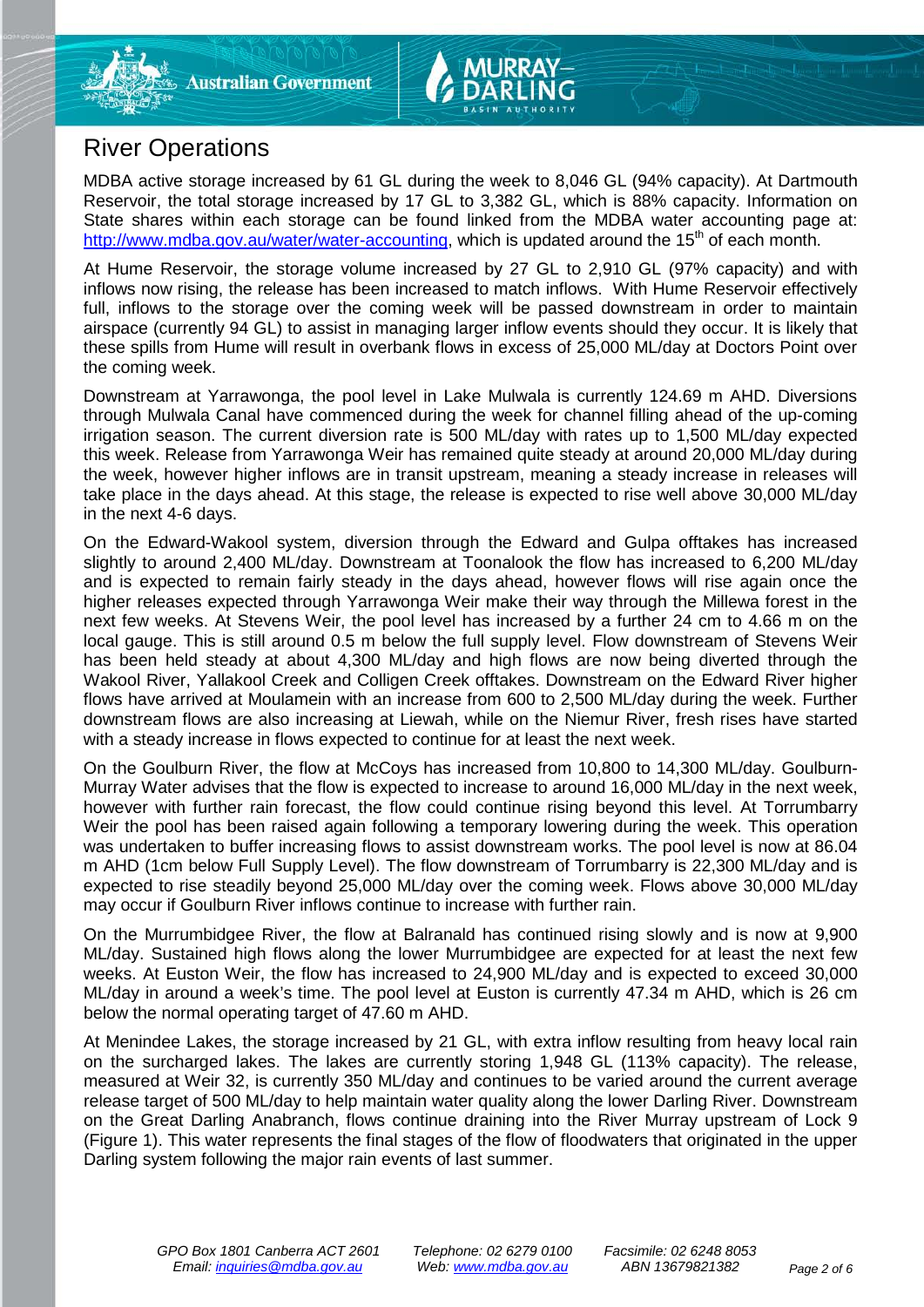

**Figure 1 – The Great Darling Anabranch below 10 Mile Bridge, 29 May 2012. Photo: Hugo Bowman, MDBA.**

At Lake Victoria, the storage decreased by 4 GL to 480 GL (71% capacity). The storage is now being decreased by around 2,000 ML/day as higher inflows in the upper catchments mean there is sufficient water in transit to fill Lake Victoria at a later date. Decreasing the storage level also provides benefits to foreshore vegetation in line with the Lake Victoria Operating Strategy.

The flow to South Australia has increased to 26,100 ML/day and is expected to increase to around 30,000 ML/day in the days ahead. The 5-day average level at the Lower Lakes has risen to 0.71 m AHD (0.4 cm below FSL). The lake levels are expected to continue rising slowly over the coming week.

Plots showing short term forecast flows and levels for selected key sites are updated each week and are available on the MDBA website at: [http://www.mdba.gov.au/water/river\\_info/river\\_flows.](http://www.mdba.gov.au/water/river_info/river_flows)

**For media inquiries contact the Media Officer on 02 6279 0141**

DAVID DREVERMAN Executive Director, River Management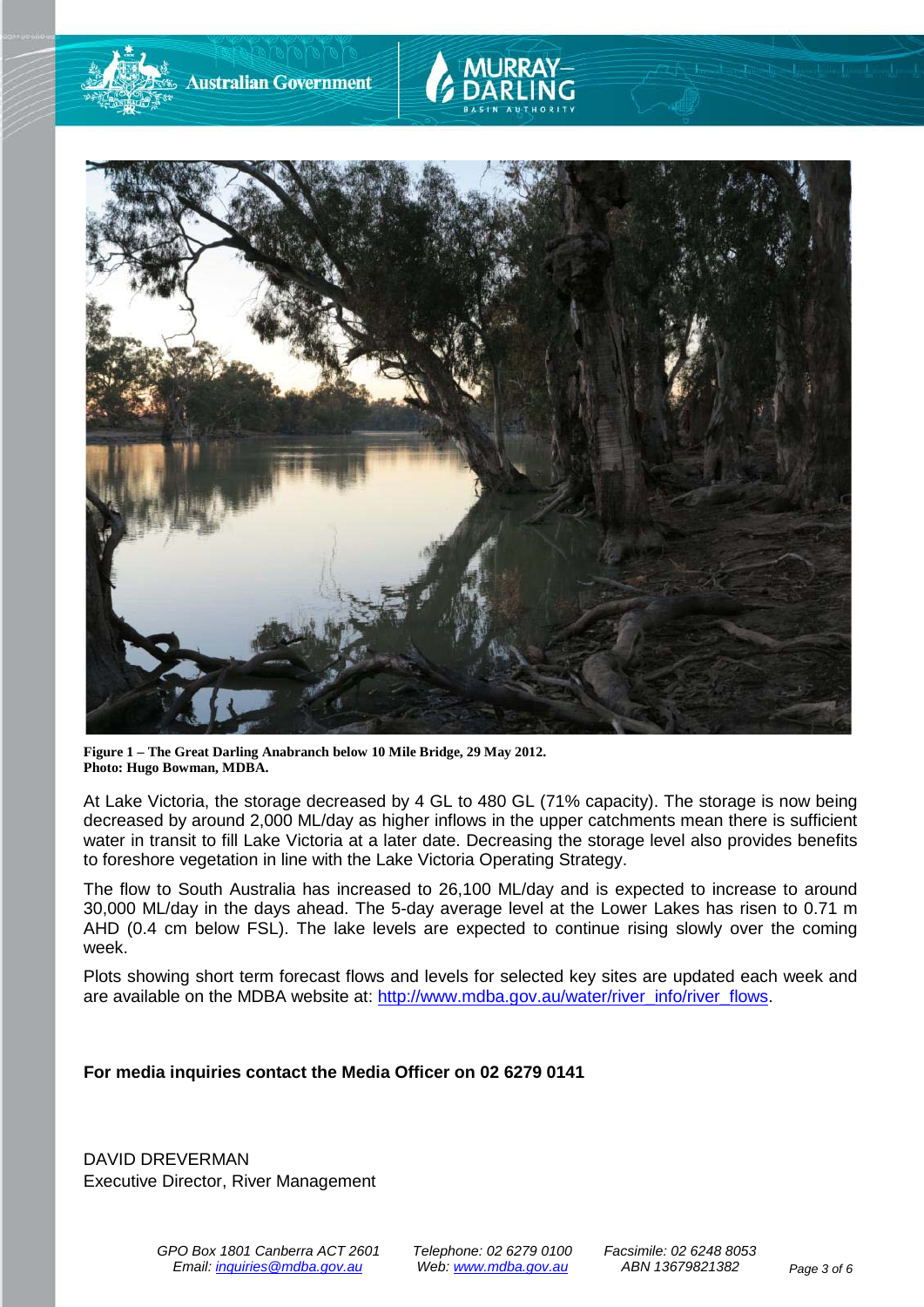



# Water in Storage Week ending Wednesday 11 Jul 2012

| <b>MDBA Storages</b>             | Full<br>Supply<br>Level | Full Supply<br>Volume | Current<br>Storage<br>Level |         | Current<br>Storage |        | Active<br>Storage | Change in<br>Total<br>Storage<br>for the<br>Week |
|----------------------------------|-------------------------|-----------------------|-----------------------------|---------|--------------------|--------|-------------------|--------------------------------------------------|
|                                  | $(m$ AHD)               | (GL)                  | $(m$ AHD)                   | (GL)    | %                  | (GL)   | (GL)              | (GL)                                             |
| Dartmouth Reservoir              | 486.00                  | 3856                  | 478.48                      | 3 3 8 2 | 88%                | 71     | 3 3 1 1           | $+17$                                            |
| Hume Reservoir                   | 192.00                  | 3 0 0 5               | 191.52                      | 2910    | 97%                | 23     | 2887              | $+27$                                            |
| Lake Victoria                    | 27.00                   | 677                   | 25.30                       | 480     | 71%                | 100    | 380               | -4                                               |
| Menindee Lakes                   |                         | 1 7 3 1 *             |                             | 1 948   | 113%               | (480#) | 1468              | $+21$                                            |
| <b>Total</b>                     |                         | 9 2 6 9               |                             | 8720    | 94%                | $ -$   | 8 0 4 6           | $+61$                                            |
| <b>Total Active MDBA Storage</b> |                         |                       |                             |         |                    |        | $94\%$ ^          |                                                  |

### **Major State Storages**

| <b>Burriniuck Reservoir</b> | 026     | 985  | 96% |     | 982  | $.4 -$ |
|-----------------------------|---------|------|-----|-----|------|--------|
| <b>Blowering Reservoir</b>  | 631     | 540  | 94% | 24  | 516  |        |
| Eildon Reservoir            | 3 3 3 4 | 3010 | 90% | 100 | 2910 | ΓU     |

\* Menindee surcharge capacity – 2050 GL \*\* All Data is rounded to nearest GL \*\*

# NSW takes control of Menindee Lakes when storage falls below 480 GL, and control reverts to MDBA when storage next reaches 640 GL ^ % of total active MDBA storage

**Snowy Mountains Scheme Snowy diversions for week ending 10 Jul 2012** 

| <b>Storage</b>         | <b>Active Storage</b><br>(GL) | Weekly Change<br>(GL) | Diversion (GL)   | This Week | From 1 May<br>2012 |
|------------------------|-------------------------------|-----------------------|------------------|-----------|--------------------|
| Lake Eucumbene - Total | 2 3 4 2                       | n/a                   | Snowy-Murray     | $+40$     | 240                |
| Snowy-Murray Component | 886                           | n/a                   | Tooma-Tumut      | +5        | 43                 |
| Target Storage         | 1 170                         |                       | Net Diversion    | 35        | 197                |
|                        |                               |                       | Murray 1 Release | $+42$     | 286                |

# **Major Diversions from Murray and Lower Darling (GL) \***

| <b>New South Wales</b>    | This Week | From 1 July<br>2012 | Victoria                        | This Week | From 1<br><b>July 2012</b> |
|---------------------------|-----------|---------------------|---------------------------------|-----------|----------------------------|
| Murray Irrig. Ltd (Net)   | 1.6       |                     | Yarrawonga Main Channel (net)   |           |                            |
| Wakool Sys Allowance      | 0.1       | 0                   | Torrumbarry System + Nyah (net) |           |                            |
| Western Murray Irrigation | 0.1       |                     | Sunraysia Pumped Districts      | 0.5       |                            |
| Licensed Pumps            | 0.6       |                     | Licensed pumps - GMW (Nyah+u/s) |           |                            |
| Lower Darling             | $0.0\,$   |                     | Licensed pumps - LMW            | 1.1       |                            |
| <b>TOTAL</b>              | 2.4       |                     | TOTAL                           | 1.6       |                            |

\* Figures derived from estimates and monthly data. Please note that not all data may have been available at the time of creating this report. \*\* All data above is rounded to nearest 100 ML for weekly data and nearest GL for cumulative data\*\*

### **Flow to South Australia (GL)**

| Flow to South Australia (GL)<br>* Flow to SA will be greater than entitlement for this<br>month due to Unregulated Flows and Additional<br>Dilution Flow. | Entitlement this month<br>Flow this week<br>Flow so far this month | $108.5*$<br>161.1<br>243.2 | (23 000 ML/day) |
|-----------------------------------------------------------------------------------------------------------------------------------------------------------|--------------------------------------------------------------------|----------------------------|-----------------|
|                                                                                                                                                           | Flow last month                                                    | 642.1                      |                 |
| 0.11100                                                                                                                                                   |                                                                    |                            |                 |

### **Salinity (EC) (microSiemens/cm at 25o C)**

|                         | Current | Average over the last week | Average since 1 August 2011 |
|-------------------------|---------|----------------------------|-----------------------------|
| Swan Hill               | 100     | 100                        | 120                         |
| Euston                  | 120     | 140                        | 140                         |
| <b>Red Cliffs</b>       | 370     | 370                        | 170                         |
| Merbein                 | 150     | 160                        | 140                         |
| Burtundy (Darling)      | 370     | 380                        | 350                         |
| Lock 9                  | 140     | 160                        | 190                         |
| Lake Victoria           | 270     | 280                        | 230                         |
| Berri                   | 270     | 270                        | 260                         |
| Waikerie                | 350     | 360                        | 290                         |
| Morgan                  | 310     | 330                        | 290                         |
| Mannum                  | 400     | 430                        | 300                         |
| Murray Bridge           | 430     | 440                        | 310                         |
| Milang (Lake Alex.)     | 490     | 470                        | 550                         |
| Poltalloch (Lake Alex.) | 420     | 370                        | 350                         |
| Meningie (Lake Alb.)    | 3890    | 3 9 7 0                    | 4 8 3 0                     |
| Goolwa Barrages         | 890     | 2 5 8 0                    | 1960                        |

*GPO Box 1801 Canberra ACT 2601 Telephone: 02 6279 0100 Facsimile: 02 6248 8053 Email: [inquiries@mdba.gov.au](mailto:inquiries@mdba.gov.au) Web: [www.mdba.gov.au](http://www.mdba.gov.au/) ABN 13679821382 Page 4 of 6*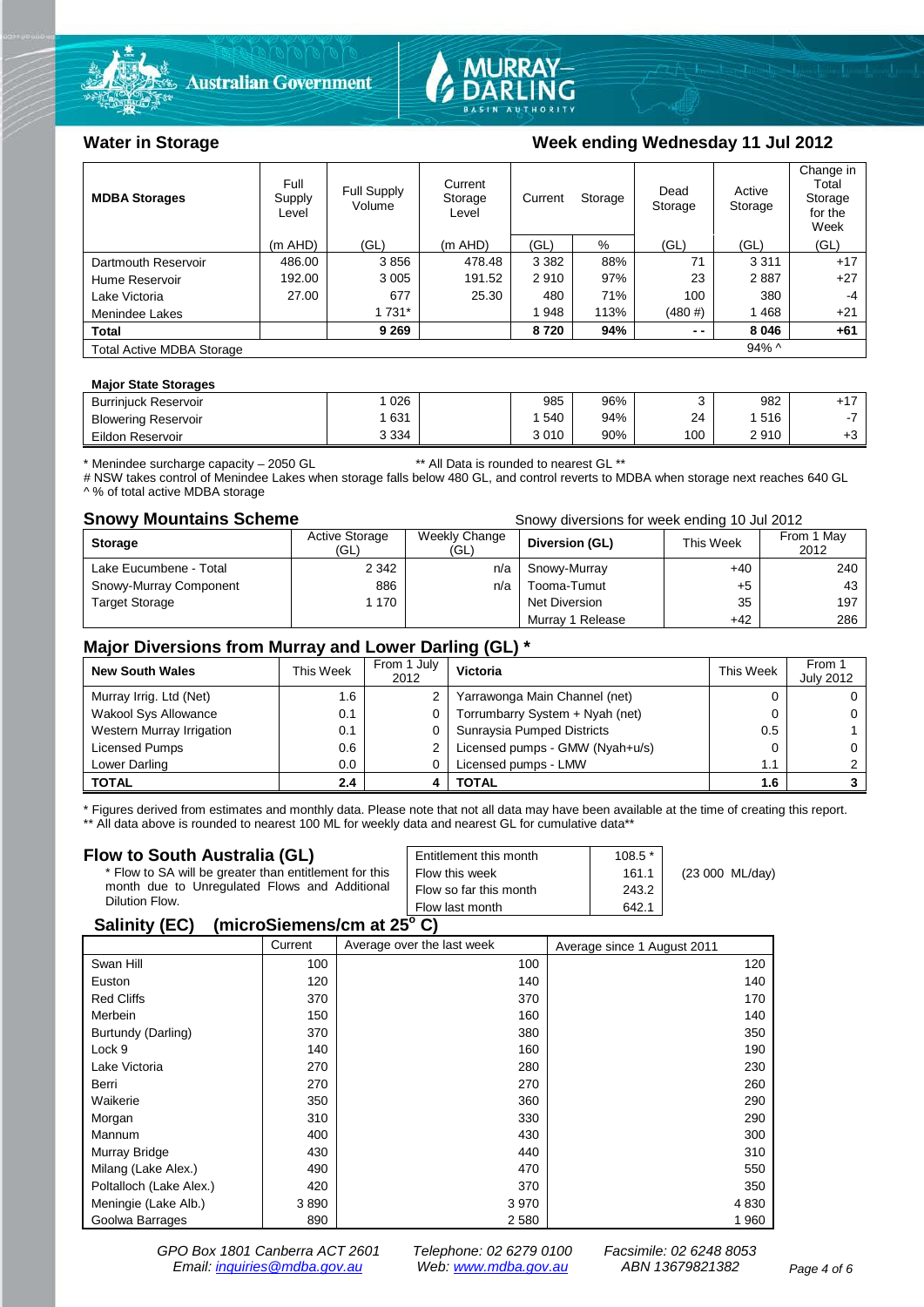



## River Levels and Flows **Week ending Wednesday 11 Jul 2012**

|                                | Minor Flood<br>Stage | Gauge    | Height                       | Flow     | Trend        | Average Flow<br>this Week | Average<br>Flow last<br>Week |
|--------------------------------|----------------------|----------|------------------------------|----------|--------------|---------------------------|------------------------------|
| <b>River Murray</b>            | (m)                  | local(m) | (m AHD)                      | (ML/day) |              | (ML/day)                  | (ML/day)                     |
| Khancoban                      |                      |          |                              | 9 2 9 0  | F            | 7570                      | 6 3 9 0                      |
| Jingellic                      | 4.0                  | 2.77     | 209.29                       | 14 650   | $\mathsf{R}$ | 11 840                    | 10 850                       |
| Tallandoon (Mitta Mitta River) | 4.2                  | 2.11     | 219.00                       | 2510     | $\mathsf{R}$ | 1 9 9 0                   | 2 2 0 0                      |
| Heywoods                       | 5.5                  | 3.30     | 156.93                       | 17 630   | R            | 11 890                    | 10 670                       |
| <b>Doctors Point</b>           | 5.5                  | 3.55     | 152.02                       | 21 600   | R            | 14 570                    | 13 050                       |
| Albury                         | 4.3                  | 2.63     | 150.07                       |          |              |                           |                              |
| Corowa                         | 3.8                  | 3.01     | 129.03                       | 14 120   | R            | 12 970                    | 13 200                       |
| Yarrawonga Weir (d/s)          | 6.4                  | 2.80     | 117.84                       | 19680    | R            | 19760                     | 21 250                       |
| Tocumwal                       | 6.4                  | 3.48     | 107.32                       | 19 590   | R            | 19 590                    | 21 2 20                      |
| Torrumbarry Weir (d/s)         | 7.3                  | 5.89     | 84.43                        | 22 310   | $\mathsf{R}$ | 20 580                    | 16 280                       |
| Swan Hill                      | 4.5                  | 3.11     | 66.03                        | 18 0 20  | $\mathsf{R}$ | 17 050                    | 11 380                       |
| <b>Wakool Junction</b>         | 8.8                  | 5.31     | 54.43                        | 18700    | R            | 17 190                    | 11 580                       |
| Euston Weir (d/s)              | 8.8                  | 3.73     | 45.57                        | 24 9 20  | R            | 22 830                    | 17 730                       |
| Mildura Weir (d/s)             |                      |          |                              | 24 470   | F            | 21 7 20                   | 17420                        |
| Wentworth Weir (d/s)           | 7.3                  | 4.36     | 29.12                        | 22 560   | R            | 19 340                    | 17 050                       |
| Rufus Junction                 |                      | 5.66     | 22.59                        | 24 540   | R            | 21 540                    | 18 250                       |
| Blanchetown (Lock 1 d/s)       | $\blacksquare$       | 1.66     |                              | 22 040   | R            | 20 890                    | 20 240                       |
|                                |                      |          |                              |          |              |                           |                              |
| <b>Tributaries</b>             |                      |          |                              |          |              |                           |                              |
| Kiewa at Bandiana              | 2.7                  | 2.70     | 155.93                       | 3640     | R            | 2630                      | 2 5 9 0                      |
| Ovens at Wangaratta            | 11.9                 | 9.61     | 147.29                       | 5 4 8 0  | R            | 5 600                     | 6640                         |
| Goulburn at McCoys Bridge      | 9.0                  | 7.00     | 98.42                        | 14 260   | S            | 13 160                    | 10 850                       |
| Edward at Stevens Weir (d/s)   |                      | 3.20     | 82.97                        | 4 3 1 0  | F            | 4 1 2 0                   | 1 5 3 0                      |
| <b>Edward at Liewah</b>        |                      | 2.11     | 57.49                        | 1 4 5 0  | R            | 860                       | 760                          |
| Wakool at Stoney Crossing      |                      | 1.41     | 54.91                        | 370      | R            | 290                       | 280                          |
| Murrumbidgee at Balranald      | 5.0                  | 5.56     | 61.52                        | 9930     | R            | 9660                      | 9 4 0 0                      |
| Barwon at Mungindi             |                      | 3.21     |                              | 80       | R            | 50                        | 60                           |
| Darling at Bourke              | ۰                    | 4.40     | -                            | 2 3 0 0  | R            | 2 2 7 0                   | 2 6 3 0                      |
| Darling at Burtundy Rocks      |                      | 1.54     | $\qquad \qquad \blacksquare$ | 2 2 7 0  | R            | 2 2 6 0                   | 2870                         |

Natural Inflow to Hume 10 920 13 850

(i.e. Pre Dartmouth & Snowy Mountains scheme)

**Weirs and Locks** Pool levels above or below Full Supply Level (FSL)

| <b>Murray</b>      | FSL (m AHD) | u/s     | d/s     |                       | FSL (m AHD) | u/s     | d/s     |
|--------------------|-------------|---------|---------|-----------------------|-------------|---------|---------|
| Yarrawonga         | 124.90      | $-0.21$ | $\sim$  | No. 7 Rufus River     | 22.10       | $+0.66$ | $+3.37$ |
| No. 26 Torrumbarry | 86.05       | $-0.01$ | $\sim$  | No. 6 Murtho          | 19.25       | $-0.01$ | $+1.46$ |
| No. 15 Euston      | 47.60       | $-0.26$ | $\sim$  | No. 5 Renmark         | 16.30       | $-0.01$ | $+1.26$ |
| No. 11 Mildura     | 34.40       | $+0.06$ | $+1.26$ | No. 4 Bookpurnong     | 13.20       | $+0.03$ | $+2.14$ |
| No. 10 Wentworth   | 30.80       | $+0.01$ | $+1.72$ | No. 3 Overland Corner | 9.80        | $-0.05$ | $+1.62$ |
| No. 9 Kulnine      | 27.40       | $+0.08$ | $+0.78$ | No. 2 Waikerie        | 6.10        | $+0.05$ | $+1.55$ |
| No. 8 Wangumma     | 24.60       | $+0.02$ | $+1.47$ | No. 1 Blanchetown     | 3.20        | $-0.06$ | $+0.91$ |

### **Lower Lakes FSL = 0.75 m AHD**

Lake Alexandrina average level for the past 5 days (m AHD) 0.71

| <b>Barrages</b>       |              | Fishways at Barrages |          |           |               |  |  |
|-----------------------|--------------|----------------------|----------|-----------|---------------|--|--|
|                       | Openings     | Level (m AHD)        | No. Open | Rock Ramp | Vertical Slot |  |  |
| Goolwa                | 128 openings | 0.74                 |          |           | Open          |  |  |
| Mundoo                | 26 openings  | 0.72                 |          | -         |               |  |  |
| <b>Boundary Creek</b> | 6 openings   |                      |          |           |               |  |  |
| Ewe Island            | 111 gates    |                      |          |           |               |  |  |
| Tauwitchere           | 322 gates    | 0.76                 |          | Open      | Open          |  |  |

AHD = Level relative to Australian Height Datum, i.e. height above sea level